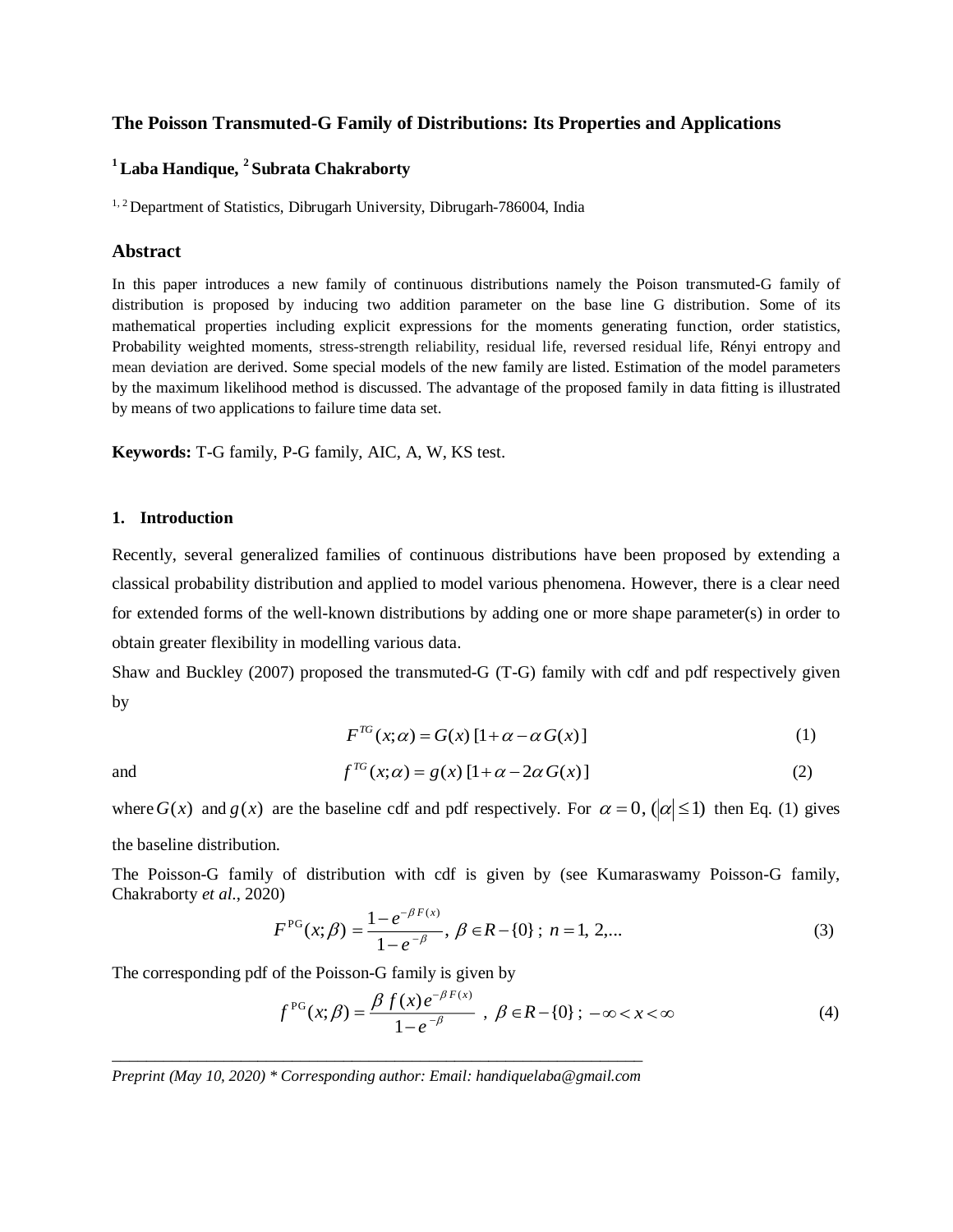In this article, we introduce a new extension of T-G distribution having two parameters  $\alpha$  and  $\beta$  by considering the T-G as the baseline distribution in the Poisson-G family of distribution. The pdf, cdf and hrf of this proposed distribution are respectively given by:

$$
f^{\text{PTG}}(x;\alpha,\beta) = \frac{\beta g(x)[1+\alpha-2\alpha G(x)]\exp\left[-\beta G(x)\{1+\alpha-\alpha G(x)\}\right]}{1-e^{-\beta}}
$$
(5)

$$
F^{\text{PTG}}(x;\alpha,\beta) = \frac{1 - \exp[-\beta G(x)\{1 + \alpha - \alpha G(x)\}]}{1 - e^{-\beta}}
$$
(6)

and

 $\beta G(x)\{1+\alpha-\alpha G(x)\}\right]-e^{-\beta}$  $\alpha, \beta$  =  $\frac{\beta g(x) [1 + \alpha - 2\alpha G(x)] \exp[-\beta G(x) \{1 + \alpha - \alpha \}]}{\exp[-\beta G(x) \{1 + \alpha - \alpha G(x)\}]-e^{-\beta}}$  $=\frac{\beta g(x)\left[1+\alpha-2\alpha G(x)\right]\exp\left[-\beta G(x)\right]\left[1+\alpha-2\alpha G(x)\right]}{\exp\left[-\beta G(x)\right]\left[1+\alpha-\alpha G(x)\right]\left[-e^{-\beta}\right]}$  $h^{\text{PTG}}(x; \alpha, \beta) = \frac{\beta g(x) \left[1 + \alpha - 2\alpha G(x)\right] \exp\left[-\beta G(x)\left\{1 + \alpha - \alpha G(x)\right\}\right]}{2\alpha}$  $\exp \left[ -\beta G(x) \{1 + \alpha - \alpha G(x)\}\right]$ ( ) [1 <sup>2</sup> ( )]exp [ ( ){1 ( )}] ( ; , ) PTG

where  $|\alpha| \leq 1$ ,  $\beta > 0$ ,  $x > 0$  and  $g(x) = G'(x)$  is the baseline distribution. We refer to this distribution as the Poisson transmuted-G family, in short as PT - G( $(\alpha,\beta)$ ).

There are many well-known families in the literature. For example, Poisson-G family (Abouelmagd *et al*., 2017), beta-G Poisson family (Gokarna *et al*., 2008), Marshall-Olkin Kumaraswamy-G family (Handique *et al*., 2017), Generalized Marshall-Olkin Kumaraswamy-G family (Chakraborty and Handique 2018), Exponentiated generalized-G Poisson family (Gokarna and Haitham, 2017), beta Kumaraswamy-G family (Handique *et al*., 2017), beta generated Kumaraswamy Marshall-Olkin-G family (Handique and Chakraborty, 2017a), beta generalized Marshall-Olkin Kumaraswamy-G family (Handique and Chakraborty, 2017b), beta generated Marshall-Olkin-Kumaraswamy-G (Chakraborty *et al*., 2018), exponentiated generalized Marshall-Olkin-G family by (Handique *et al*., 2018) and Kumaraswamy generalized Marshall-Olkin-G family (Chakraborty and Handique, 2018) among others.

The primary motivation behind the work is to propose an extended class of distribution that contains the P-G and T-G distribution by adding additional parameter, which covers some important distributions as special and related cases. The PT-G family of distribution appears to be more flexible and could be used for modelling various types of data. For illustration propose we provide pdf of special models of this family in figure 1. It also may work better, in terms of model fitting, than other classes of distributions in certain practical situations.

### **1.1 Important sub models**

In this section we provide some special cases of the PT-G family of distributions and list their main distributional characteristics.

### **The PT- exponential (PT-E) distribution**

Let the base line distribution be exponential with parameter  $\lambda > 0$ ,  $g(x) = \lambda e^{-\lambda x}$  and  $G(x) = 1 - e^{-\lambda x}$ ,  $x > 0$ , then for the PT-E model we get the pdf and hrf respectively as

$$
f^{\text{PTE}}(x;\alpha,\beta,\lambda) = \frac{\beta \lambda e^{-\lambda x} \left[1+\alpha-2\alpha(1-e^{-\lambda x})\right] \exp\left[-\beta(1-e^{-\lambda x})\left\{1+\alpha-\alpha(1-e^{-\lambda x})\right\}\right]}{1-e^{-\beta}}
$$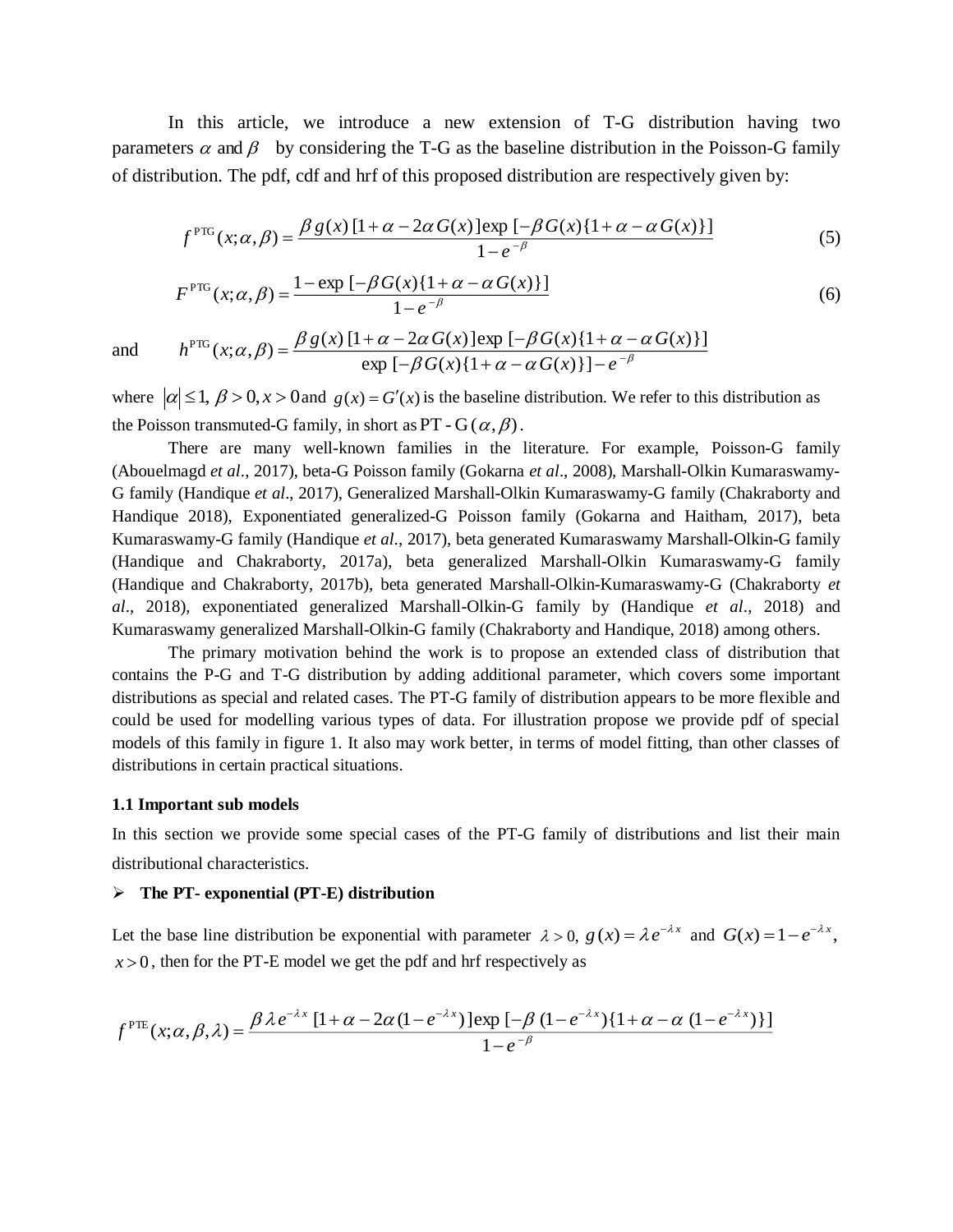and 
$$
h^{\text{PTE}}(x; \alpha, \beta, \lambda) = \frac{\beta \lambda e^{-\lambda x} [1 + \alpha - 2\alpha (1 - e^{-\lambda x})] \exp \left[-\beta (1 - e^{-\lambda x}) \{1 + \alpha - \alpha (1 - e^{-\lambda x})\}\right]}{\exp \left[-\beta (1 - e^{-\lambda x}) \{1 + \alpha - \alpha (1 - e^{-\lambda x})\}\right] - e^{-\beta}}
$$

## **The PT- Weibull (PT-W) distribution**

Taking the Weibull distribution (Weibull, 1951) with parameters  $\lambda > 0$  and  $\theta > 0$  having pdf and cdf  $g(x) = \lambda \theta x^{\theta-1} e^{-\lambda x^{\theta}}$  and  $G(x) = 1 - e^{-\lambda x^{\theta}}$ ,  $x > 0$  respectively we get the pdf and hrf of PT-W distribution respectively as

$$
f^{\text{PTW}}(x;\alpha,\beta,\lambda,\theta) = \frac{\beta \lambda \theta x^{\theta-1} e^{-\lambda x^{\theta}} \left[1+\alpha-2\alpha(1-e^{-\lambda x^{\theta}})\right] \exp\left[-\beta(1-e^{-\lambda x^{\theta}})\left\{1+\alpha-\alpha(1-e^{-\lambda x^{\theta}})\right\}\right]}{1-e^{-\beta}}
$$

and

$$
h^{\text{PTW}}(x;\alpha,\beta,\lambda,\theta) = \frac{\beta\lambda\theta x^{\theta-1}e^{-\lambda x^{\theta}}[1+\alpha-2\alpha(1-e^{-\lambda x^{\theta}})]\exp\left[-\beta(1-e^{-\lambda x^{\theta}})\{1+\alpha-\alpha(1-e^{-\lambda x^{\theta}})\}\right]}{\exp\left[-\beta(1-e^{-\lambda x^{\theta}})\{1+\alpha-\alpha(1-e^{-\lambda x^{\theta}})\}\right]-e^{-\beta}}
$$

Obviously a large number of other distributions can be generated by assuming different base line distributions.

### **1.2 Shape of the pdfs**

 Here we have plotted the pdf of the PT-E and PT-W with chosen parameter values to study the variety of shapes assumed by the family.



Fig 1: Plots of the pdf of the PT-E and PT-W distributions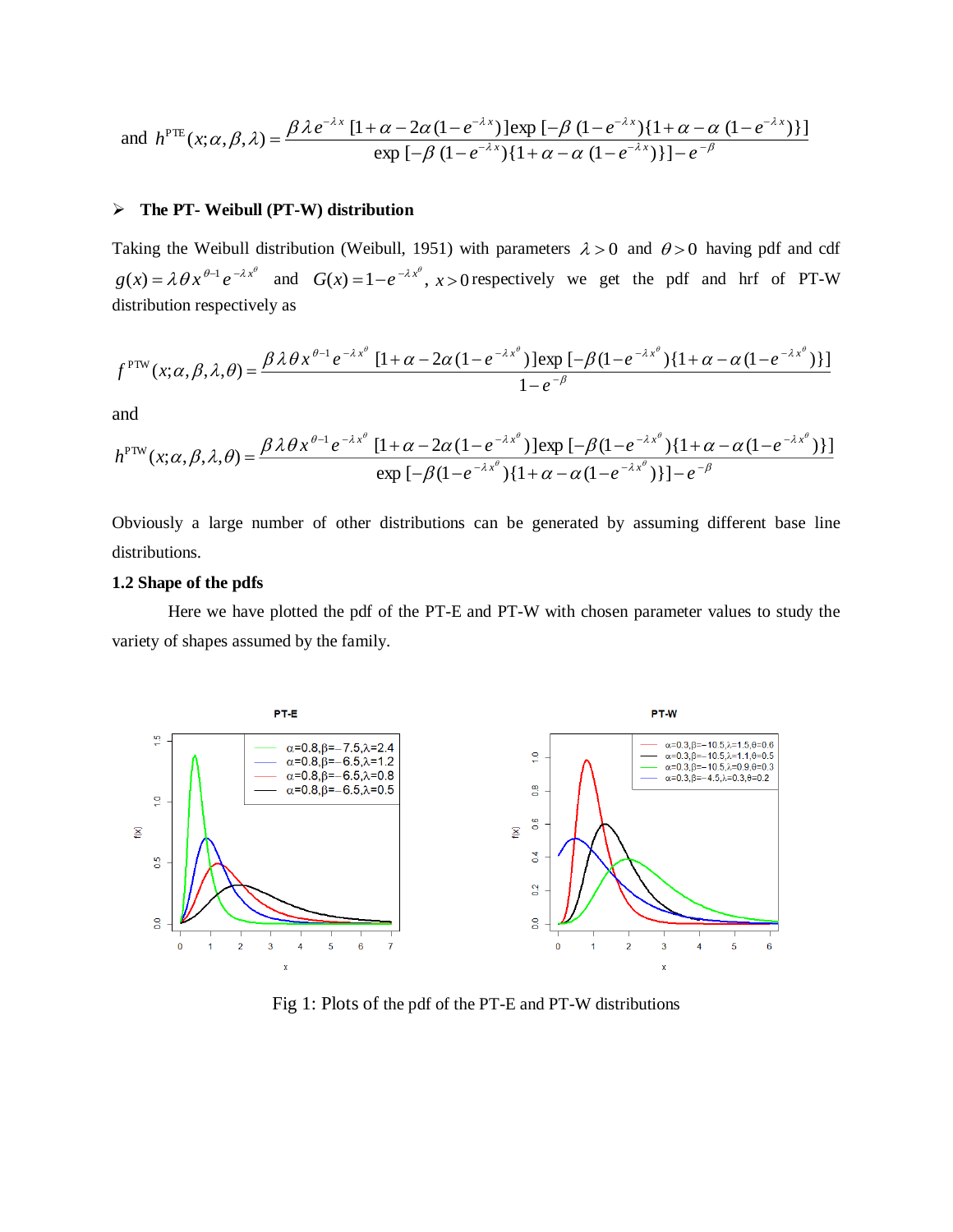#### **2. Linear Representation**

We express (5) and (6) as infinite series expansion to show that the PT-G can be written as a linear combination of T-G as well as a linear combination of exponentiated-G distributions. These expressions will be helpful to study the mathematical characteristics of the PT-G family.

Using the power series for the exponential function, we can write (5) as

$$
f^{\text{PTG}}(x;\alpha,\beta) = g^{\text{TG}}(x;\alpha) \sum_{i=0}^{\infty} \delta_i \left[ G^{\text{TG}}(x;\alpha) \right]^i \tag{7}
$$

$$
=\sum_{i=0}^{\infty} \delta'_i \frac{d}{dx} [G^{\text{TG}}(x;\alpha)]^{i+1} \tag{8}
$$

where  $(1 - e^{-\rho}) (i + 1)i!$  $\left( -1\right) ^{i}\beta ^{i+1}$  $e^{-\rho}$ )  $(i+1)i$ *i i*  $i^{\prime}$   $(1-e^{-\beta})$   $(i+$  $\frac{1}{i} = \frac{(-1)}{(1 - e^{-1})}$  $^{+}$  $_{\beta}$  $\delta_i' = \frac{(-1)^i \beta^{i+1}}{(-\beta)(\beta+i)}$  and  $\delta_i = \delta_i'$   $(i+1)$ 

Using Taylor series expansion cdf of (6) we can write

 $(1 - e^{-\rho}) j!$  $(-1)^{j+1}$ 

 $\,{}^{+}\,$ 

 $j$ <sup>-</sup> $(1$   $e^{-\beta}$  $\xi_j = \frac{(-1)^{j+1} \beta}{(1 - e^{-\beta})}$ 

 $=\frac{1}{2}$ 

*<sup>e</sup> j*

*j j*

$$
F^{\text{PTG}}(x;\alpha,\beta) = \sum_{j=0}^{\infty} \xi_j \left[ G^{\text{TG}}(x;\alpha) \right]^j
$$
 (9)

where

### **2.1 Moment Generating Function**

The moment generating function of PT-G family can be easily expressed in terms of those of the exponentiated T-G distribution using the results of Section 2. For example using equation (8) it can be seen that

$$
M_X(s) = E[e^{sX}] = \int_{-\infty}^{\infty} e^{sx} f^{PTG}(x; \alpha, \beta) dx = \int_{-\infty}^{\infty} e^{sx} \sum_{i=0}^{\infty} \delta'_i \frac{d}{dx} [G^{PTG}(x; \alpha)]^{i+1} dx
$$

$$
= \sum_{i=0}^{\infty} \delta'_i \int_{-\infty}^{\infty} e^{sx} \frac{d}{dx} [G^{TG}(x; \alpha)]^{i+1} dx = \sum_{i=0}^{\infty} \delta_i M_X(s)
$$

where  $M_X(s)$  is the mgf of a T-G distribution.

### **2.2 Distribution of Order Statistics**

Consider a random sample  $X_1, X_2, ..., X_n$  from any PT-G distribution. Let  $X_{r:n}$  denote the  $r^{th}$  order statistic. The pdf of *X <sup>r</sup>*:*<sup>n</sup>* can be expressed as

$$
f_{r:n}(x) = \frac{n!}{(r-1)!(n-r)!} f^{PTG}(x) F^{PTG}(x)^{r-1} \{1 - F^{PTG}(x)\}^{n-r}
$$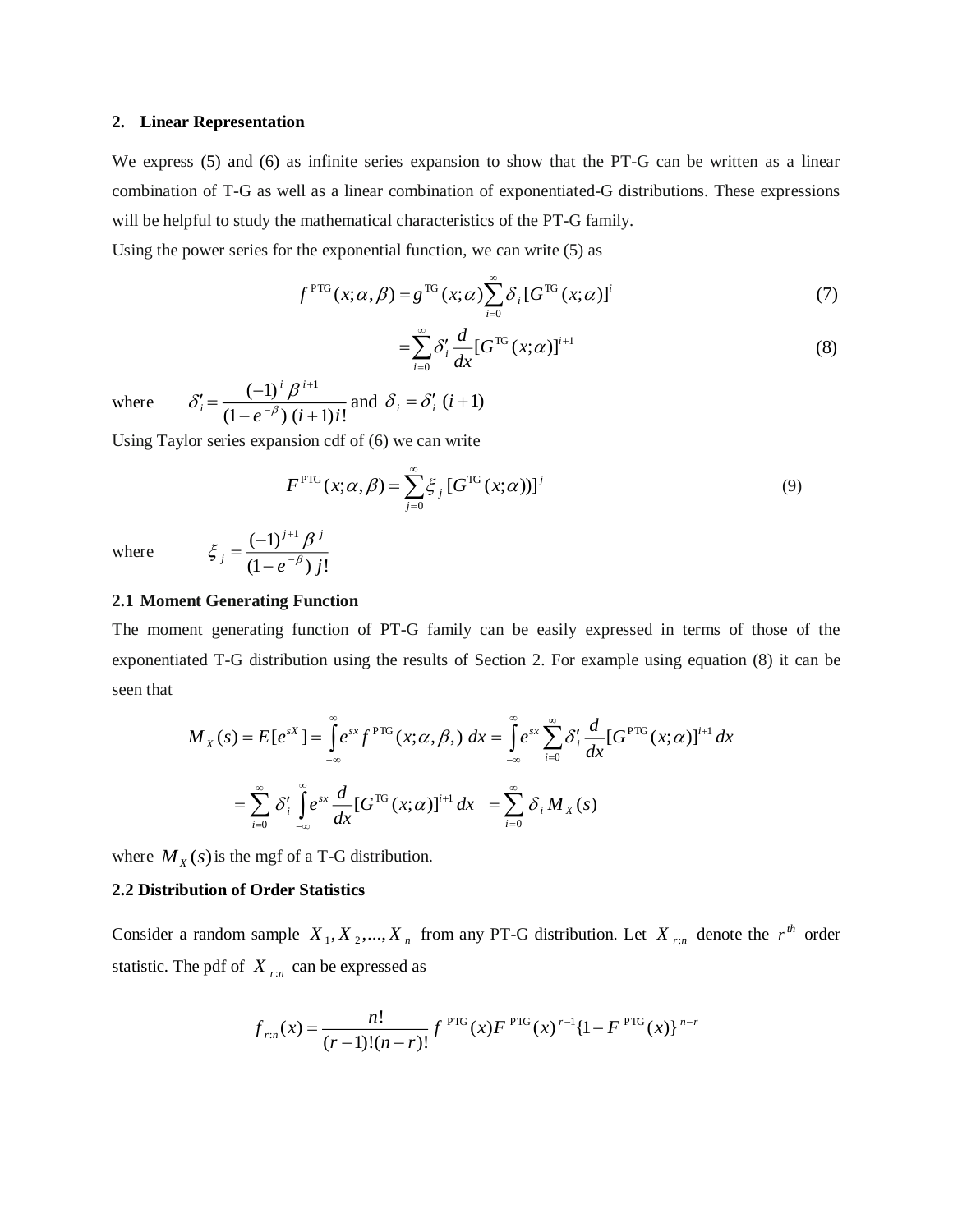$$
= \frac{n!}{(r-1)!(n-r)!} \sum_{m=0}^{n-r} (-1)^m {n-r \choose m} f^{PTG}(x) [F^{PTG}(x)]^{m+r-1}
$$

The pdf of the  $r^{th}$  order statistic for of the PT-G can be derived by using the expansion of its pdf and cdf as

$$
f_{r:n}(x) = \frac{n!}{(r-1)!(n-r)!} \sum_{m=0}^{n-r} (-1)^m {n-r \choose m} g^{\text{TG}}(x;\alpha) \sum_{i=0}^{\infty} \delta_i [G^{\text{TG}}(x;\alpha)]^i \left[ \sum_{j=0}^{\infty} \xi_j [G^{\text{TG}}(x;\alpha)]^j \right]^{m+r-1}
$$

where  $\delta_i$  and  $\zeta_j$  defined above

Using power series raised to power for positive integer  $n \geq 1$ ) (see Gradshteyn and Ryzhik, 2007)

 $\sum_{i=1}^{\infty} a_i u^{i} = \sum_{i=1}^{\infty} a_i$ J  $\left(\sum_{i=1}^{\infty} a_{i} u^{i}\right)$ l ſ  $\begin{array}{ccc} 0 & \cdot & \cdot \\ 0 & \cdot & \cdot \end{array}$   $\begin{array}{ccc} \overline{i} & \overline{ii} & \overline{ii} \\ \overline{i} & \overline{ii} & \overline{ii} \end{array}$ *i <sup>n</sup> i n i*  $a_i u^i$  =  $\sum c_{n,i} u^i$ , where the coefficient  $c_{n,i}$  for  $i = 1,2,...$  are easily obtained from the recurrence equation  $c_{n,i} = (ia_0)^{-1} \sum [m(n+1) - i] a_m c_{n,i-m}$ *i m*  $c_{n,i} = (ia_0)^{-1} \sum [m(n+1) - i] a_m c_{n,i-1}$  $=(i a_0)^{-1} \sum_{m=1} [m(n+1) - i] a_m c_n$ 1  $\sum_{n,i}$  =  $(i a_0)^{-1} \sum [m(n+1) - i] a_m c_{n,i-m}$  where  $c_{n,0} = a^n$ . Now  $\sum_{j=1}^{\infty} \xi_j [G^{\text{TG}}(x;\alpha))]^j$  =  $\sum_{j=1}^{\infty}$ =  $+r-$ ∞ - $\vert$  = 」  $\overline{\phantom{a}}$ L L  $\left[\begin{array}{ccc} \infty & & \infty \\ \infty & \infty & \infty \end{array}\right]^{m+r-1}$ 0 OMEGP 1, TG 0  $[G^{TG}(x;\alpha))]^{j}$  =  $\sum d_{m+r-1}$  [ $G^{OMEGP}(x;\beta,\xi)$ ] 1 *j j*  $m+r-1, j$ *j j*  $\int_{a} [G^{\text{TG}}(x;\alpha))]^{j}$  | =  $\sum d_{m+r-1, j} [G^{\text{OMEGP}}(x)]^{j}$ *m r*  $\mathcal{L}_{i} [G^{1G}(x;\alpha))]^{j}$  =  $\mathcal{L}_{m+r-1,i} [G^{0M \text{EGP}}(x;\beta,\xi)]$ 

Therefore the density function of the  $r<sup>th</sup>$  order statistics of PT-G distribution can be expressed as

$$
f_{r:n}(x) = \frac{n!}{(r-1)!(n-r)!} \sum_{m=0}^{n-r} (-1)^m {n-r \choose m} \sum_{i,j=0}^{\infty} \delta_i d_{m+r-1,j} [G^{TG}(x;\alpha)]^{i+j} g^{TG}(x;\alpha)
$$
  

$$
= \sum_{i,j=0}^{\infty} \psi_{i,j} [G^{TG}(x;\alpha)]^{i+j} g^{TG}(x;\alpha)
$$
  

$$
= \sum_{i,j=0}^{\infty} \frac{\psi_{i,j}}{i+j+1} \frac{d}{dx} [G^{TG}(x;\alpha)]^{i+j+1}
$$
 (10)

where  $\psi_{i,j} = \frac{n!}{(n-1)!(n-1)!} \sum_{r=0}^{n-r} (-1)^m \binom{n-r}{r} \delta_i d_{m+r-1,j}$  $\sum_{i,j=1}^{n} \frac{n!}{(r-1)!(n-r)!} \sum_{m=0}^{n} (-1)^m \binom{m}{m} \delta_i d_j$ *n r r* - 1)!(*n* - *r n*  $\sum_{j=0}^{n} \frac{n!}{(r-1)!(n-r)!} \sum_{m=0}^{n} (-1)^m \binom{m}{m} \delta_i d_{m+r-1}$  $(r-1)!(n-r)!$ !  $+r$ т,  $\equiv$   $\mid$   $m$   $\mid$  $\backslash$  $\mathsf{I}$ J  $\psi_{i,j} = \frac{n!}{(r-1)!(n-r)!} \sum_{n=0}^{n-r} (-1)^m {n-r \choose m} \delta$ 

### **2.3 Probability Weighted Moments**

The probability weighted moments (PWM), first proposed by Greenwood *et al*. (1979), are expectations of certain functions of a random variable whose mean exists. The  $(p,q,r)^{th}$  PWM of T is defined by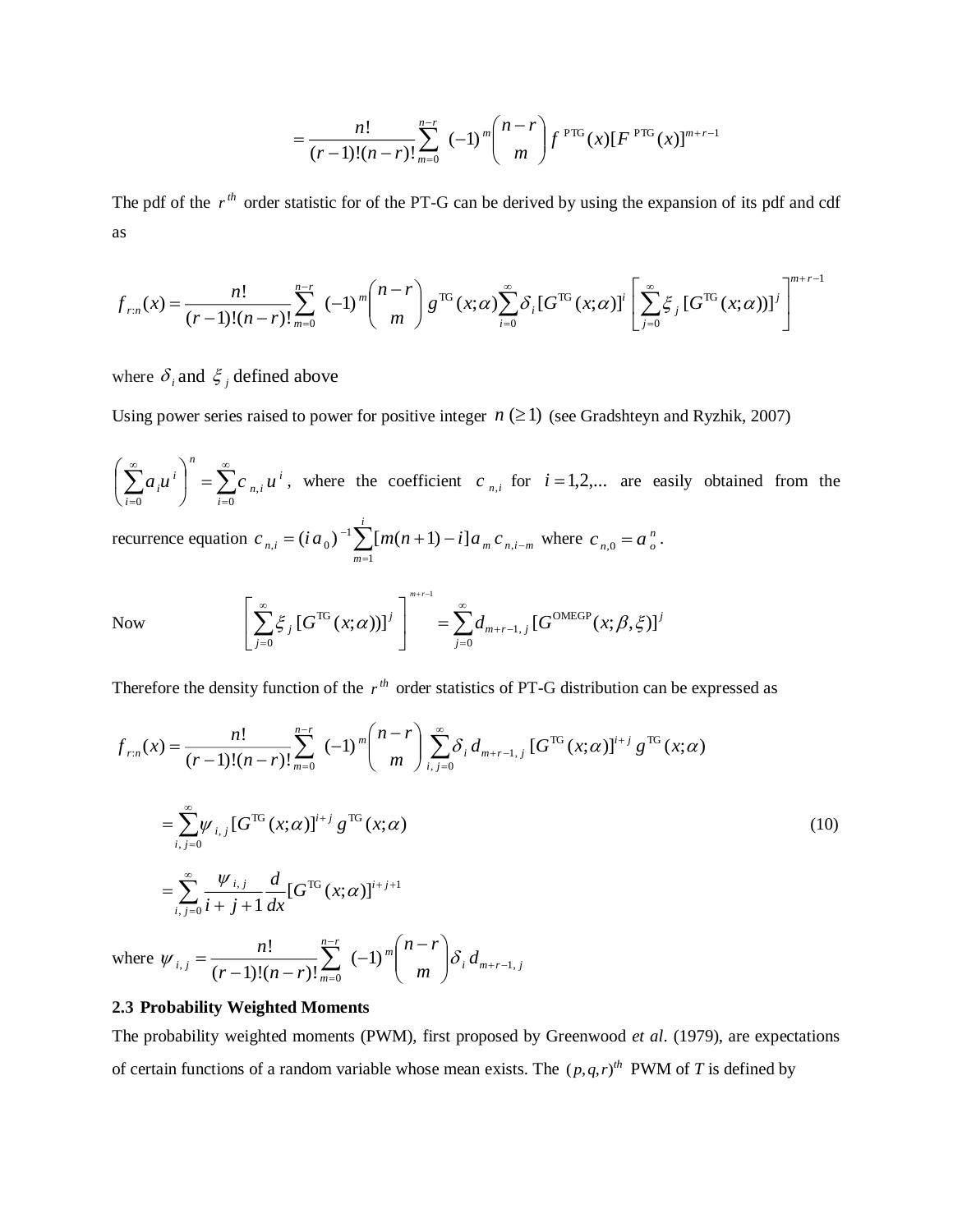$$
\Gamma_{p,q,r} = \int_{-\infty}^{\infty} x^p F(x)^q [1 - F(x)]^r f(x) dx.
$$

From equation (7) the  $s^{th}$  moment of T can be written as

$$
E(X^s) = \int_{0}^{\infty} x^s f^{PTG}(x;\alpha,\beta) dx = \sum_{i=0}^{\infty} \delta_i \int_{0}^{\infty} x^s [G^{TG}(x;\alpha)]^i g^{TG}(x;\alpha) dx = \sum_{i=0}^{\infty} \delta_i \Gamma_{s,i,0}
$$

where  $\delta_i$  is the defined in section 2. Therefore the PWMs of the PT-G can be expressed in terms of linear combination of the PWMs of the T-G distributions.

Proceeding similarly we can express  $s<sup>th</sup>$  moment of the  $r<sup>th</sup>$  order statistic  $X<sub>in</sub>$  in a random sample of size *n* from PT-G on using equation (10) as  $E(X^{s_{i,n}}) = \sum_{i} \psi_{i,j} \Gamma_{s,i+j,j}$ , 0 , *<sup>s</sup> i j i j*  $i, j \triangleq s, i+$ ∞  $\sum_{i=0}^{n} \psi_{i,j} \Gamma_{s,i+j,0}$ , where  $\psi_{i,j}$  defined in above.

# **2.4 Stress-Strength System Reliability**

In stress-strength modeling  $R = P(X_1 < X_2)$  is a measure of component reliability of the system with random stress  $X_1$  and strength  $X_2$ . It measures the probability that the systems strength  $X_2$  is greater than environmental stress  $X_1$  applied on that system. The probability of failure of a system is based on the probability of stress exceeding strength, whereas, the reliability of the system is the reversed probability. the system reliability is given by

$$
R = P(X_1 < X_2) = P(\text{Stress} < \text{Strength}) = \int_0^\infty f_{\text{Stress}}(x) F_{\text{Strength}}(x) \, dx
$$

Let  $X_1$  and  $X_2$  be two independent random variables with  $PT - G(x; \alpha_1, \beta_1)$  and  $PT - G(x; \alpha_2, \beta_2)$ distributions respectively. Then we have

$$
R = \int_{0}^{\infty} f_1(x; \alpha_1, \beta_1) F_2(x; \alpha_2, \beta_2) dx
$$

where  $f_1(.)$  and  $F_2(.)$  are the pdf and cdf of the PT-G random variables  $X_1$  and  $X_2$  respectively. Note that the pdf and cdf of  $X_1$  and  $X_2$  are given by

$$
f_1^{\text{PTG}}(x; \alpha_1, \beta_1) = g^{\text{TG}}(x; \alpha_1) \sum_{i=0}^{\infty} \delta_i^{(1)} \left[G^{\text{TG}}(x; \alpha_1)\right]^i \text{ and } F^{\text{PTG}}(x; \alpha_2, \beta_2) = \sum_{j=0}^{\infty} \xi_j^{(2)} \left[G^{\text{TG}}(x; \alpha_2)\right]^j
$$
  
\nThus  $R = \sum_{i=0}^{\infty} \sum_{j=0}^{\infty} \delta_i^{(1)} \xi_j^{(2)} \int_0^{\infty} g^{\text{TG}}(x; \alpha_1) \left[G^{\text{TG}}(x; \alpha_1)\right]^i \left[G^{\text{TG}}(x; \alpha_2)\right]^j dx$   
\nwhere  $\delta_i^{(1)} = \frac{(-1)^i \beta_1^{i+1}}{(1 - e^{-\beta_1}) i!}$  and  $\xi_j^{(2)} = \frac{(-1)^{j+1} \beta_2^{j}}{(1 - e^{-\beta_2}) j!}$ 

 $\mathbf W$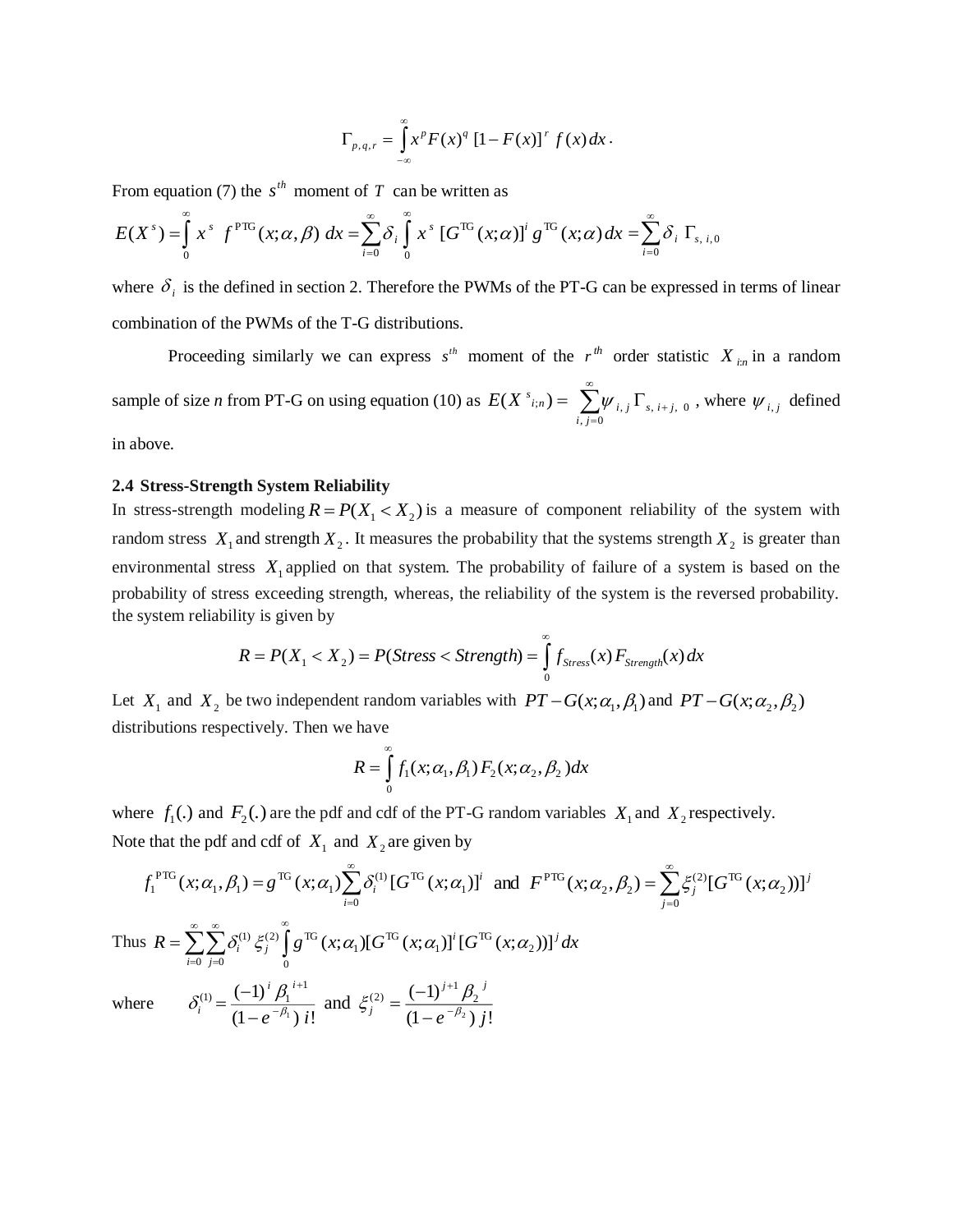#### **2.5 Residual Life and Reversed Residual Life**

Let *X* be a PT-G random variable and  $F(x)$  be its cdf (6). The  $n^{th}$  moment of the residual life, say  $m_n(t) = E[(X - t)^n / X > t], n = 1, 2,...$  $n_n(t) = E[(X - t)^n / X > t]$ ,  $n = 1, 2, ...$  uniquely determines  $F(x)$ . The  $n^{th}$  moment of the residual life of *X* is given by

$$
m_n(t) = \frac{1}{1 - F(t)} \int_{t}^{\infty} (x - t)^n dF(x)
$$
  
= 
$$
\frac{1}{1 - F(t)} \int_{t}^{\infty} \sum_{r=0}^{n} {n \choose r} x^r (-t)^{n-r} f(x) dx
$$
  
= 
$$
\frac{1}{1 - F(t)} \sum_{i=0}^{\infty} \delta_i^* \int_{t}^{\infty} x^r [G^{TG}(x; \alpha)]^i g^{TG}(x; \alpha) dx
$$
 (11)

where  $\delta_i^* = \delta_i \sum_{r=1}^n {n \choose r} (-t)^{n-r}$ *r*  $\hat{i} = \partial_i$ ,  $\left| \begin{array}{c} | \\ | \end{array} \right|$ *r*  $\sigma_i^* = \delta_i \sum_{r=0}^n {n \choose r} (-t)^{n-r}$  $\backslash$  $\overline{\phantom{a}}$ J  $= \delta_i \sum_{r=0}^n {n \choose r} (-t)$  $\delta_i^* = \delta_i \sum \left| \int_{i}^{n} \right| (-t)^{n-r}.$ 

The *n*<sup>th</sup> moment of the reverse residual life, say  $M_n(t) = E[(t - X)^n / X \le t]$ ,  $t > 0$ ,  $n = 1, 2,...$  $n(t) = E[(t - X)^n / X \le t], t > 0, n = 1, 2, ...$  uniquely determines  $F(x)$ . We have

$$
M_n(t) = \frac{1}{F(t)} \int_0^t (t - x)^n dF(x)
$$
  
= 
$$
\frac{1}{F(t)} \int_0^t \sum_{r=0}^n (-1)^r \binom{n}{r} x^r (-t)^{n-r} f(x) dx
$$
  
= 
$$
\frac{1}{F(t)} \sum_{i=0}^\infty \delta_i^{**} \int_0^t x^r [G^{TG}(x;\alpha)]^i g^{TG}(x;\alpha) dx
$$
 (12)

where  $\delta_i^{**} = \delta_i (-1)^n \sum_{n=1}^n {n \choose n} t^{n-r}$ *r*  $\delta_i^* = \delta_i (-1)^n \sum |t|$ *r*  $n\vert_{\mathcal{A}^{n-1}}$  $\sum_{i=0}^{n} (-1)^n \sum_{r=0}^{n} \binom{n}{r}$  $\backslash$  $\overline{\phantom{a}}$ L  $=\delta$ .  $(-1)^n\sum_{n=0}^{\infty}$  $\delta_i^{**} = \delta_i (-1)^n$   $\left[ \int_1^{n-r}$ . The mean residual life (MRL) of *X* can be obtained by setting  $n = 1$  in

equation (11) and is defined by  $m_1(t) = E[(X - t)/X > t]$  also called the life expectation at age *t* which represents the expected additional life length for a unit which is alive at age *t*. The mean inactivity time (MIT) or mean waiting time (MWT), also called the mean reversed residual life function, is given by  $M_1(t) = E[(t - X)/X \le t]$ ,  $t > 0$  and it represents the waiting time elapsed since the failure of an item on the condition that this failure had occurred in  $(0,t)$ . The MIT of the PT-G family of distributions can be obtained easily by setting  $n = 1$  in equation (12).

### **2.6 Rényi entropy**

The entropy of a random variable is a measure of uncertainty. The Rényi entropy is defined as

$$
I_R(\delta) = (1 - \delta)^{-1} \log \left( \int_{-\infty}^{\infty} f(t)^{\delta} dt \right),
$$

where  $\delta > 0$  and  $\delta \neq 1$ . Using the power series for the exponential function, we can write (5) as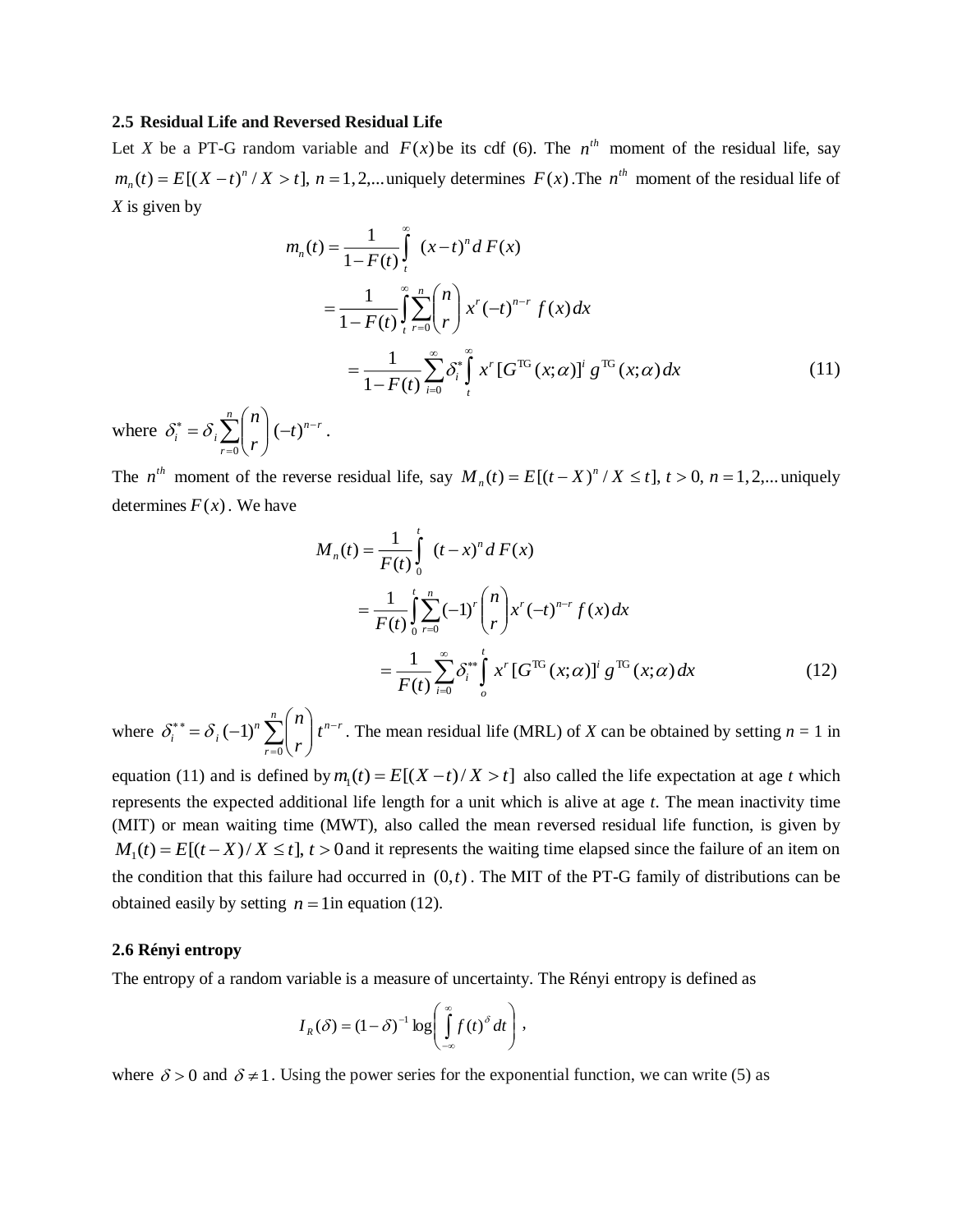$$
f^{\text{PTG}}(x;\alpha,\beta)^{\delta} = g^{\text{TG}}(x;\alpha)^{\delta} \sum_{i=0}^{\infty} \mu_i \left[G^{\text{TG}}(x;\alpha)\right]^{i\delta}, \text{ where } \mu_i = \frac{(-1)^i \beta^{\delta(i+1)}}{(1 - e^{-\beta})^{\delta} i!}
$$

Therefore, the Rényi entropy of the PT-G family is given by

Thus  
\n
$$
I_R(\delta) = (1 - \delta)^{-1} \log \left( \int_0^{\infty} g^{TG}(x; \alpha)^{\delta} \sum_{i=0}^{\infty} \mu_i [G^{TG}(x; \alpha)]^{i\delta} dx \right)
$$
\n
$$
= (1 - \delta)^{-1} \log \left( \sum_{i=0}^{\infty} \mu_i \int_0^{\infty} g^{TG}(x; \alpha)^{\delta} [G^{TG}(x; \alpha)]^{i\delta} dx \right)
$$

## **2.7 Mean Deviation**

Let *X* be the PT-G random variable with mean  $\mu = E(X)$  and median *M* = Median (*X*) = Q(0.5). The mean deviation from the mean  $[\delta_{\mu}(X) = E(|X - \mu|)]$  and the mean deviation from the median  $[\delta_M(X) = E(|X - M|)]$  can be expressed as

$$
\delta_{\mu}(X) = \int_{-\infty}^{\infty} |X - \mu| f(x) dx = \int_{-\infty}^{\mu} (\mu - x) f(x) dx + \int_{\mu}^{\infty} (x - \mu) f(x) dx = 2 \mu F(\mu) - 2 \Phi(\mu)
$$
  

$$
\delta_{M}(X) = \int_{-\infty}^{\infty} |X - M| f(x) dx = \int_{-\infty}^{M} (M - x) f(x) dx + \int_{M}^{\infty} (x - M) f(x) dx = \mu - 2 \Phi(M)
$$

and

respectively, where  $F(\cdot)$  is the cdf of the PT-G distribution, and  $\Phi(t) = \int$ –∞ *t*  $f(t) = x f(x) dx$ We compute  $\Phi(t)$  as follows:

$$
\Phi(t) = \sum_{i=0}^{\infty} \delta_i \int_{-\infty}^{t} x g^{TG}(x;\alpha) [G^{TG}(x;\alpha)]^i dx
$$
, where  $\delta_i$  defined in section 2.

### **3 Maximum Likelihood Estimation**

Let  $x = (x_1, x_2, ..., x_n)$  be a random sample of size *n* from PT-G with parameter vector  $\mathbf{p} = (\alpha, \beta, \xi)$ , where  $\xi = (\xi_1, \xi_2, ..., \xi_q)$  is the parameter vector of *G*. The log-likelihood function is written as

$$
\ell = \ell(\mathbf{p}) = n \log \beta - n \log (1 - e^{-\beta}) + \sum_{i=1}^{n} \log [g(x_i, \xi)] + \sum_{i=1}^{n} \log [1 + \alpha - 2\alpha G(x_i, \xi)]
$$

$$
- \beta \sum_{i=1}^{n} G(x_i, \xi) [1 + \alpha - \alpha G(x_i, \xi)]
$$

This log-likelihood function cannot be solved analytically because of its complex form but it can be maximized numerically by employing global optimization methods available with the software's R. By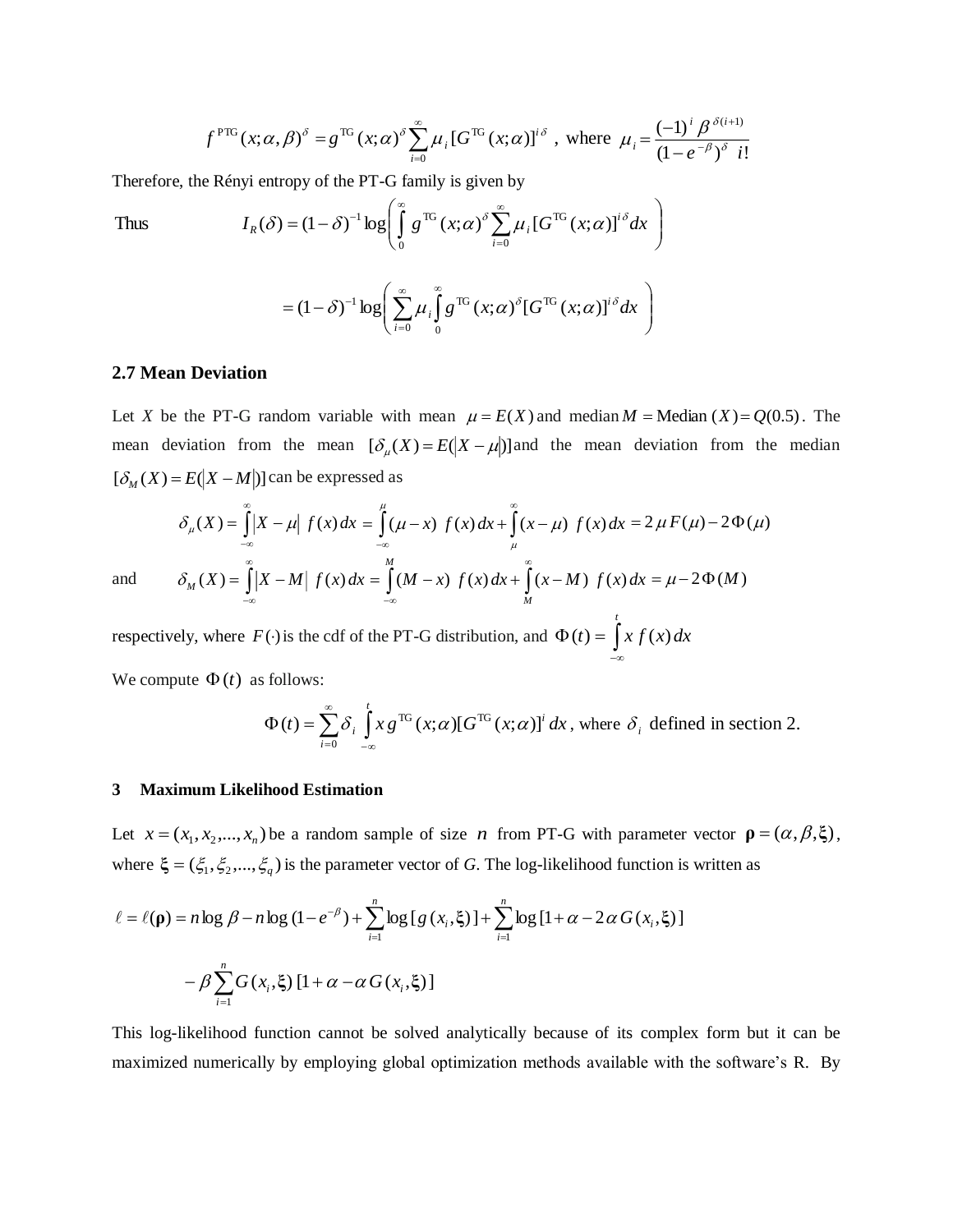taking the partial derivatives of the log-likelihood function with respect to the parameter  $\alpha$  and  $\beta$ , we obtain the components of the score vector  $U_{\rho} = (U_{\alpha}, U_{\beta}, U_{\xi}).$ 

The asymptotic variance-covariance matrix of the MLEs of parameters can obtained by inverting the Fisher information matrix I(**ρ**) which in turn can be derived using the second partial derivatives of the log-likelihood function with respect to each parameter. The  $i j<sup>th</sup>$  elements of  $I_n(\rho)$  are given by

$$
\mathbf{I}_{ij} = -E[\partial^2 l(\mathbf{p})/\partial \rho_i \partial \rho_j], \quad i, j = 1, 2 + q.
$$

The exact evaluation of the above expectations may be cumbersome. In practice one can estimate  $I_n(\rho)$ by the observed Fisher's information matrix  $\hat{\mathbf{I}}_n(\hat{\mathbf{p}}) = (\hat{\mathbf{I}}_{ij})$  defined as

$$
\hat{I}_{ij} \approx \left(-\partial^2 l(\mathbf{p})/\partial \rho_i \partial \rho_j\right)_{\mathbf{q} = \hat{\mathbf{q}}}, \quad i, j = 1, 2 + q.
$$

Using the general theory of MLEs under some regularity conditions on the parameters as  $n \rightarrow \infty$  the asymptotic distribution of  $\sqrt{n}(\hat{\rho} - \rho)$  is  $N_k(0, V_n)$  where  $V_n = (v_{jj}) = I_n^{-1}(\rho)$ . The asymptotic behaviour remains valid if  $V_n$  is replaced by  $\hat{V}_n = \hat{I}^{-1}(\hat{\rho})$ . Using this result large sample standard errors of  $j^{\text{th}}$ parameter  $\rho_j$  is given by  $\sqrt{\hat{v}}_{jj}$ .

#### **5 Real life applications**

 Here we consider fitting of two failure time data sets to show that the distributions from the proposed PT- $E(\alpha, \beta, \lambda)$  family can provide better model than the corresponding distributions exponential (Exp), moment exponential (ME), Marshall-Olkin exponential (MO-E) (Marshall and Olkin, 1997), generalized Marshall-Olkin exponential (GMO-E) (Jayakumar and Mathew, 2008), Kumaraswamy exponential (Kw-E) (Cordeiro and de Castro, 2011), Beta exponential (BE) (Eugene *et al*., 2002 ), Marshall-Olkin Kumaraswamy exponential (MOKw-E) (Handique *et al*., 2017), Kumaraswamy Marshall-Olkin exponential (KwMO-E) (Alizadeh *et al*., 2015), beta Poisson exponential (Handique *et al*., 2020) and Kumaraswamy Poisson exponential (Chakraborty *et al*., 2020) distribution.

 We have considered some well known model selection criteria namely the AIC, BIC, CAIC and HQIC and the Kolmogorov-Smirnov (K-S) statistics, Anderson-Darling (A) and Cramer von-mises (W) for goodness of fit to compare the fitted models. We have also provided the asymptotic standard errors and confidence intervals of the mles of the parameters for each competing models. Visual comparison fitted density and the fitted cdf are presented in Figures 4 and 5. These plots reveal that the proposed distributions provide a good fit to these data.

 The first data is about survival times (in days) of 72 guinea pigs infected with virulent tubercle bacilli, observed and reported by Bjerkedal (1960), while the second one represents the lifetime data relating to relief times (in minutes) of patients receiving an analgesic. The data was reported by Gross and Clark (1975) and it has twenty (20) observations. The descriptive statistics of the data sets are tabulated in Table 1 and both the data are positively skewed.

 The total time on test (TTT) plot (see Aarset, 1987) is a technique to extract the information about the shape of the hazard function. A straight diagonal line indicates constant hazard for the data set, where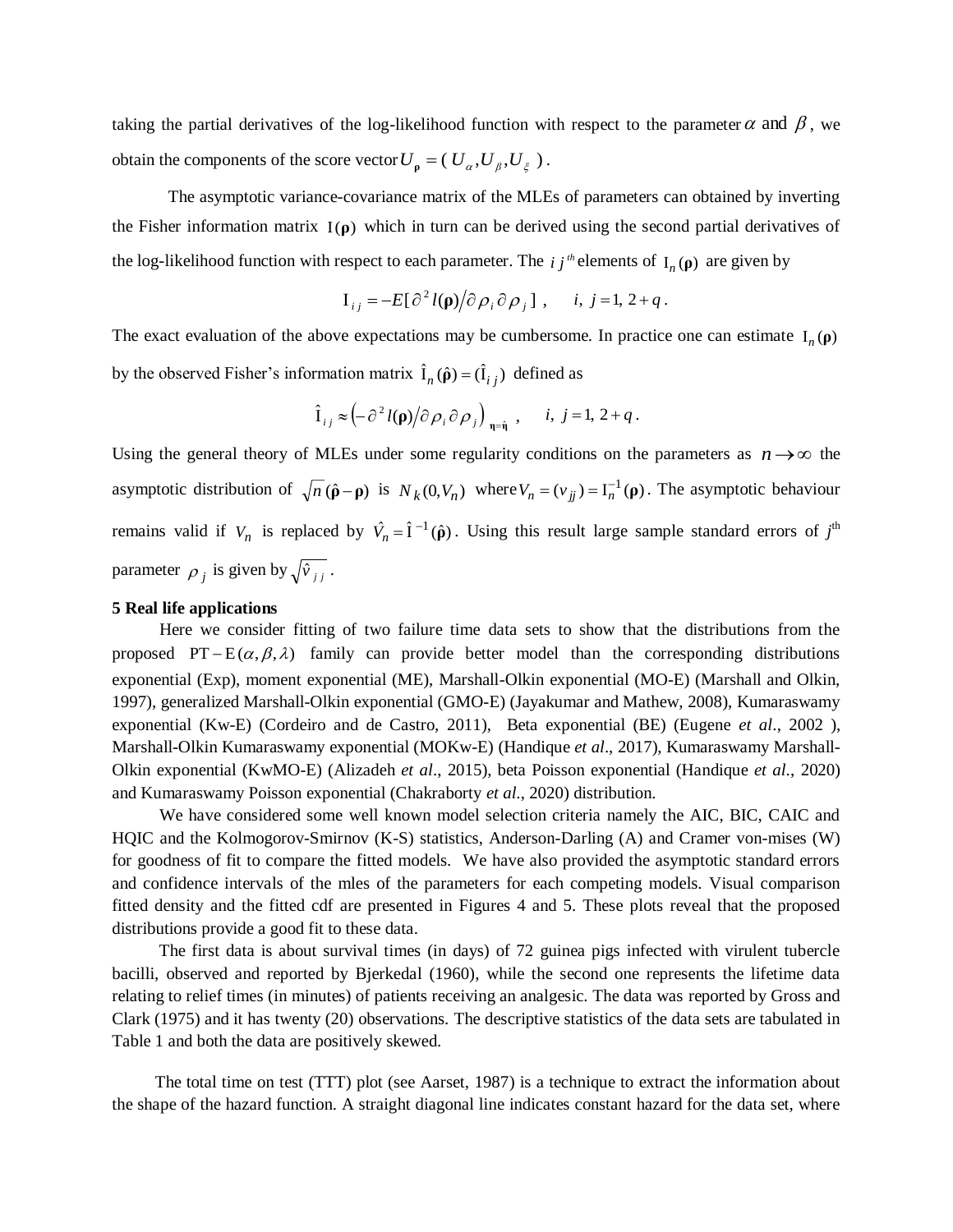as a convex (concave) shape implies decreasing (increasing) hazard. The TTT plots for the data sets Fig. 3 indicate that the both data sets have increasing hazard rate.



**Fig: 3** TTT-plots for the Data set I and Data set II



**Fig: 4** Plots of the observed histogram and estimated pdf on left and observed ogive and estimated cdf for the PT-E model for data set I



**Fig: 5** Plots of the observed histogram and estimated pdf on left and observed ogive and estimated cdf for the PT-E model for data set II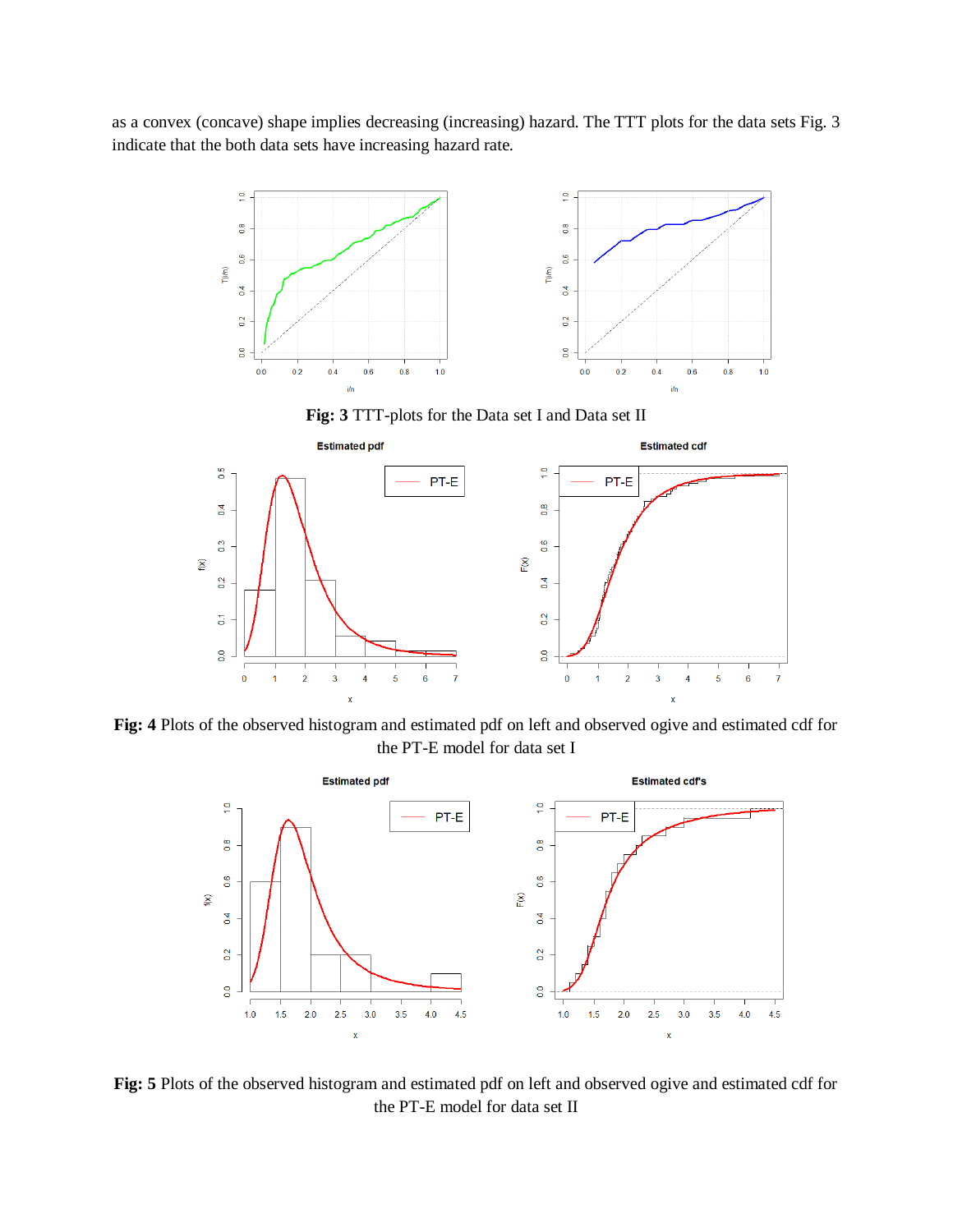Table 1: Descriptive Statistics for the data sets I and II

| Data Sets $n$ |  |                               | Min. Mean Median s.d. Skewness Kurtosis 1 <sup>st</sup> Qu. 3 <sup>rd</sup> Qu. Max. |                         |                   |  |
|---------------|--|-------------------------------|--------------------------------------------------------------------------------------|-------------------------|-------------------|--|
|               |  |                               | 72  0.100  1.851  1.560  1.200  1.788  4.157                                         |                         | 1.080 2.303 7.000 |  |
|               |  | 1.100 1.900 1.700 0.704 1.592 |                                                                                      | 2.346 1.475 2.050 4.100 |                   |  |

**Table 2 (a):** MLEs, standard errors, confidence intervals (in parentheses) values for the guinea pigs survival time's data set I

| Models                     | $\hat{a}$    | $\hat{b}$     | $\hat{\alpha}$ | $\hat{\beta}$ | $\hat{\lambda}$ |
|----------------------------|--------------|---------------|----------------|---------------|-----------------|
| Exp                        |              |               |                |               | 0.540           |
| $(\lambda)$                |              |               |                |               | (0.063)         |
|                            |              |               |                |               | (0.42, 0.66)    |
| <b>ME</b>                  |              |               |                |               | 0.925           |
| $(\lambda)$                |              |               |                |               | (0.077)         |
|                            |              |               |                |               | (0.62, 1.08)    |
| $MO-E$                     |              |               | 8.778          |               | 1.379           |
| $(\alpha, \lambda)$        |              |               | (3.555)        |               | (0.193)         |
|                            |              |               | (1.81, 15.74)  |               | (1.00, 1.75)    |
| GMO-E                      |              | 0.179         | 47.635         |               | 4.465           |
| $(b, \alpha, \lambda)$     |              | (0.070)       | (44.901)       |               | (1.327)         |
|                            |              | (0.04, 0.32)  | (0, 135.64)    |               | (1.86.7.07)     |
| $Kw-E$                     | 3.304        | 1.100         |                |               | 1.037           |
| $(a,b,\lambda)$            | (1.106)      | (0.764)       |                |               | (0.614)         |
|                            | (1.13, 5.47) | (0, 2.59)     |                |               | (0, 2.24)       |
| $B-E$                      | 0.807        | 3.461         |                |               | 1.331           |
| $(a,b,\lambda)$            | (0.696)      | (1.003)       |                |               | (0.855)         |
|                            | (0, 2.17)    | (1.49, 5.42)  |                |               | (0, 3.01)       |
| MOK <sub>w-E</sub>         | 2.716        | 1.986         | 0.008          |               | 0.099           |
| $(\alpha, a, b, \lambda)$  | (1.316)      | (0.784)       | (0.002)        |               | (0.048)         |
|                            | (0.14, 5.29) | (0.449, 3.52) | (0.004, 0.01)  |               | (0, 0.19)       |
| KwMO-E                     | 3.478        | 3.306         | 0.373          |               | 0.299           |
| $(a,b,\alpha,\lambda)$     | (0.861)      | (0.779)       | (0.136)        |               | (1.112)         |
|                            | (1.79, 5.17) | (1.78, 4.83)  | (0.11, 0.64)   |               | (0, 2.48)       |
| $BP-E$                     | 3.595        | 0.724         |                | 0.014         | 1.482           |
| $(a,b,\beta,\lambda)$      | (1.031)      | (1.590)       |                | (0.010)       | (0.516)         |
|                            | (1.57, 5.62) | (0, 3.84)     |                | (0, 0.03)     | (0.47, 2.49)    |
| KwP-E                      | 3.265        | 2.658         |                | 4.001         | 0.177           |
| $(a,b,\beta,\lambda)$      | (0.991)      | (1.984)       |                | (5.670)       | (0.226)         |
|                            | (1.32, 5.21) | (0, 6.55)     |                | (0, 15.11)    | (0, 0.62)       |
| PT-E                       |              |               | 0.813          | $-6.587$      | 0.841           |
| $(\alpha, \beta, \lambda)$ |              |               | (0.182)        | (1.448)       | (0.192)         |
|                            |              |               | (0.45, 1.17)   | $(0,-3.74)$   | (0.46, 1.22)    |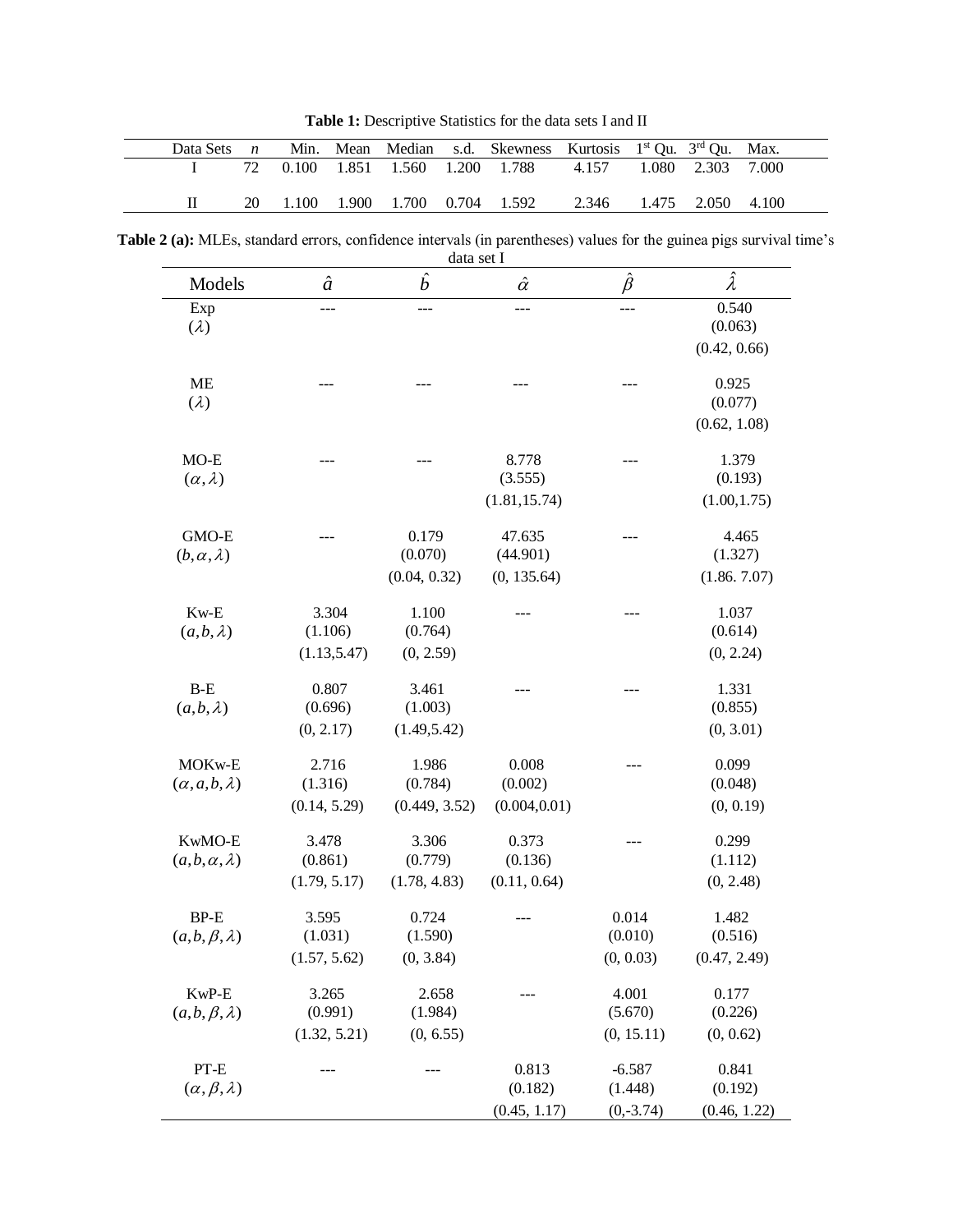| Models                           | AIC    | <b>BIC</b> | CAIC          | <b>HQIC</b> | $\mathbf{A}$ | W        | KS<br>$(p$ -value) |
|----------------------------------|--------|------------|---------------|-------------|--------------|----------|--------------------|
| Exp $(\lambda)$                  | 234.63 | 236.91     | 234.68        | 235.54      | 6.53         | 1.25     | 0.27<br>(0.06)     |
| ME $(\lambda)$                   | 210.40 | 212.68     | 210.45        | 211.30      | 1.52         | 0.25     | 0.14<br>(0.13)     |
| MO-E $(\alpha, \lambda)$         | 210.36 | 214.92     | 210.53        | 212.16      | 1.18         | 0.17     | 0.10<br>(0.43)     |
| GMO-E $(b, \alpha, \lambda)$     | 210.54 | 217.38     | 210.89        | 213.24      | 1.02         | 0.16     | 0.09<br>(0.51)     |
| Kw-E $(a,b,\lambda)$             | 209.42 | 216.24     | 209.77        | 212.12      | 0.74         | 0.11     | 0.08<br>(0.50)     |
| B-E $(a,b,\lambda)$              | 207.38 | 214.22     | 207.73        | 210.08      | 0.98         | 0.15     | 0.11<br>(0.34)     |
| MOKw-E $(\alpha, a, b, \lambda)$ | 209.44 | 218.56     | 210.04        | 213.04      | 0.79         | 0.12     | 0.10<br>(0.44)     |
| KwMO-E $(a, b, \alpha, \lambda)$ | 207.82 |            | 216.94 208.42 | 211.42      | 0.61         | $0.11\,$ | $0.08\,$<br>(0.73) |
| BP-E $(a,b,\beta,\lambda)$       | 205.42 | 214.50     | 206.02        | 209.02      | 0.55         | 0.08     | 0.09<br>(0.81)     |
| KwP-E $(a,b,\beta,\lambda)$      | 206.63 |            | 215.74 207.23 | 210.26      | 0.48         | 0.07     | 0.09<br>(0.79)     |
| PT-E $(\alpha, \beta, \lambda)$  | 202.09 |            | 208.92 202.44 | 204.81      | 0.36         | 0.05     | 0.07<br>(0.86)     |

**Table 2 (b):** Log-likelihood, AIC, BIC, CAIC, HQIC, A, W and KS (*p*-value) values for the guinea pigs survival times data set I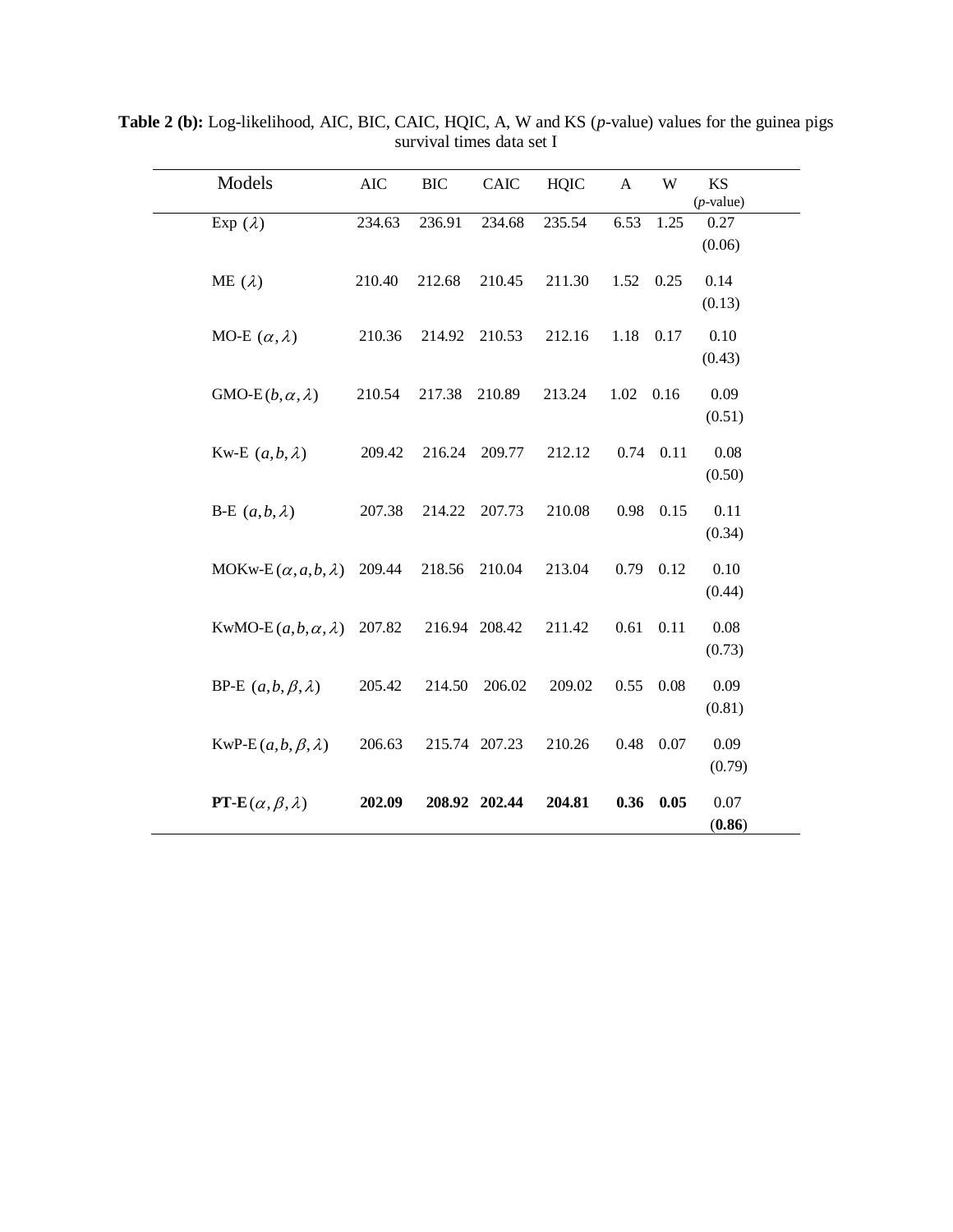| Models                                          | $\hat{a}$                            | $\hat{b}$                         | $\hat{\alpha}$                      | $\hat{\beta}$                      | $\hat{\lambda}$                  |
|-------------------------------------------------|--------------------------------------|-----------------------------------|-------------------------------------|------------------------------------|----------------------------------|
| Exp<br>$(\lambda)$                              |                                      |                                   |                                     |                                    | 0.526<br>(0.117)<br>(0.29, 0.75) |
| <b>ME</b><br>$(\lambda)$                        |                                      |                                   |                                     |                                    | 0.950<br>(0.150)<br>(0.66, 1.24) |
| $MO-E$<br>$(\alpha, \lambda)$                   |                                      |                                   | 54.474<br>(35.582)<br>(0, 124.21)   |                                    | 2.316<br>(0.374)<br>(1.58, 3.04) |
| GMO-E<br>$(b, \alpha, \lambda)$                 |                                      | 0.519<br>(0.256)<br>(0.02, 1.02)  | 89.462<br>(66.278)<br>(0, 219.37)   |                                    | 3.169<br>(0.772)<br>(1.66, 4.68) |
| $Kw-E$<br>$(a,b,\lambda)$                       | 83.756<br>(42.361)<br>(0.73, 166.78) | 0.568<br>(0.326)<br>(0, 1.21)     |                                     |                                    | 3.330<br>(1.188)<br>(1.00, 5.66) |
| $B-E$<br>$(a,b,\lambda)$                        | 81.633<br>(120.41)<br>(0, 317.63)    | 0.542<br>(0.327)<br>(0, 1.18)     |                                     |                                    | 3.514<br>(1.410)<br>(0.75, 6.28) |
| MOK <sub>w-E</sub><br>$(\alpha, a, b, \lambda)$ | 33.232<br>(57.837)<br>(0, 146.59)    | 0.571<br>(0.721)<br>(0, 1.98)     | 0.133<br>(0.332)<br>(0, 0.78)       |                                    | 1.669<br>(1.814)<br>(0, 5.22)    |
| KwMO-E<br>$(a,b,\alpha,\lambda)$                | 34.826<br>(22.312)<br>(0, 78.56)     | 0.299<br>(0.239)<br>(0, 0.76)     | 28.868<br>(9.146)<br>(10.94, 46.79) |                                    | 4.899<br>(3.176)<br>(0, 11.12)   |
| <b>BP-E</b><br>$(a,b,\beta,\lambda)$            | 13.396<br>(1.494)<br>(10.46, 16.32)  | 9.600<br>(1.091)<br>(7.46, 11.73) |                                     | 1.965<br>(0.341)<br>(1.29, 2.63)   | 0.244<br>(0.037)<br>(0.17, 0.32) |
| KwP-E<br>$(a,b,\beta,\lambda)$                  | 11.837<br>(6.493)<br>(0, 24.56)      | 3.596<br>(2.392)<br>(0, 8.28)     |                                     | 5.983<br>(1.470)<br>(3.10, 8.86)   | 0.225<br>(0.098)<br>(0.03, 0.42) |
| $PT-E$<br>$(\alpha, \beta, \lambda)$            |                                      |                                   | 0.301<br>(0.037)<br>(0.22, 0.37)    | $-9.997$<br>(3.336)<br>$(0,-3.54)$ | 1.555<br>(0.241)<br>(1.08, 2.02) |

**Table 3 (a):** MLEs, standard errors, confidence intervals (in parentheses) values for the relief times of patients receiving an analgesic failure time data set II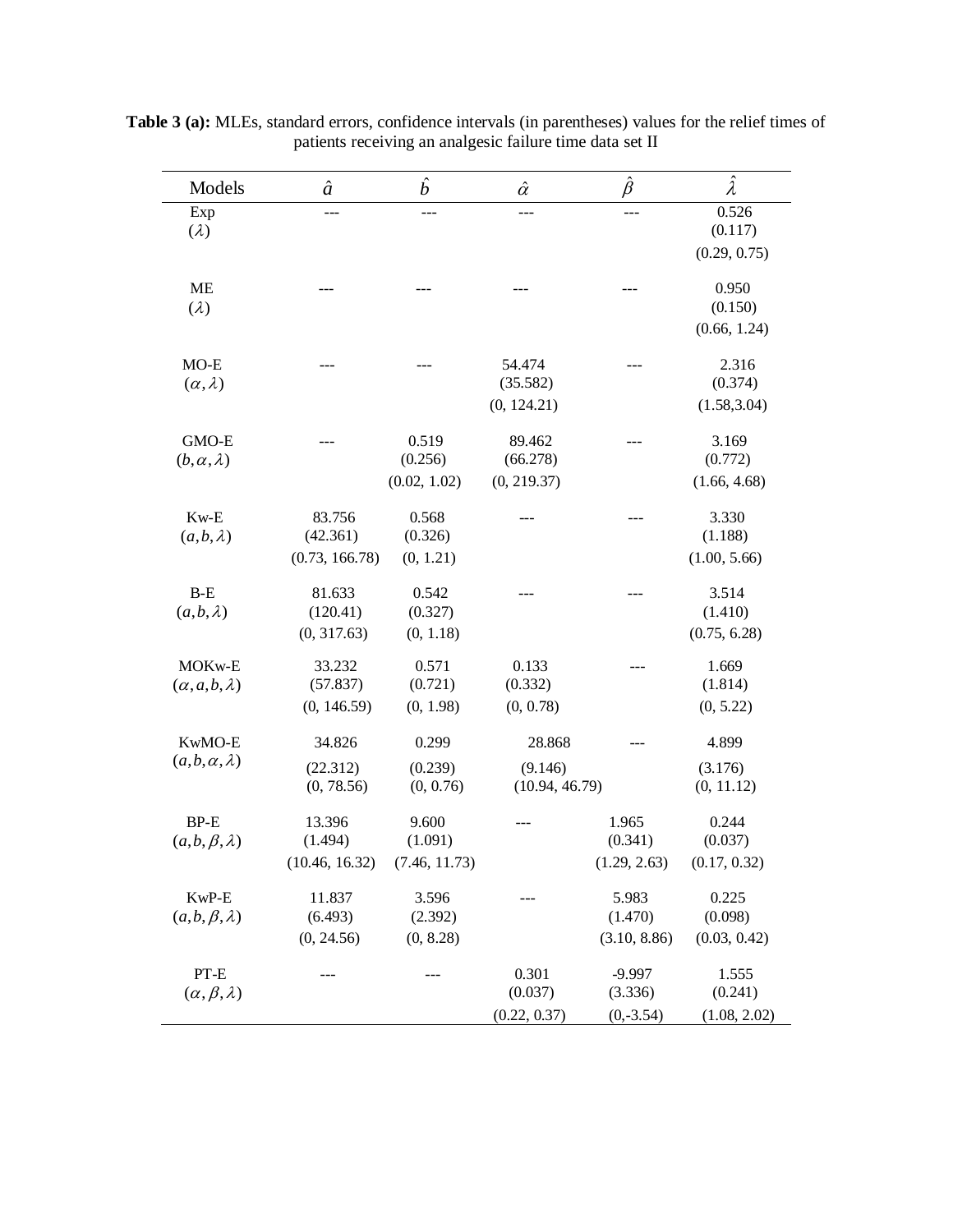| Models                           | <b>AIC</b> | <b>BIC</b> | CAIC  | <b>HQIC</b> | $\mathbf{A}$ | W        | KS<br>$(p$ -value) |
|----------------------------------|------------|------------|-------|-------------|--------------|----------|--------------------|
| Exp $(\lambda)$                  | 67.67      | 68.67      | 67.89 | 67.87       | 4.60         | 0.96     | 0.44<br>(0.004)    |
| ME $(\lambda)$                   | 54.32      | 55.31      | 54.54 | 54.50       | 2.76         | 0.53     | 0.32<br>(0.07)     |
| MO-E $(\alpha, \lambda)$         | 43.51      | 45.51      | 44.22 | 43.90       | 0.81         | 0.14     | 0.18<br>(0.55)     |
| GMO-E $(b, \alpha, \lambda)$     | 42.75      | 45.74      | 44.25 | 43.34       | 0.51         | $0.08\,$ | 0.15<br>(0.78)     |
| Kw-E $(a,b,\lambda)$             | 41.78      | 44.75      | 43.28 | 42.32       | 0.45         | 0.07     | 0.14<br>(0.86)     |
| $B-E(a,b,\lambda)$               | 43.48      | 46.45      | 44.98 | 44.02       | 0.70         | 0.12     | 0.16<br>(0.80)     |
| MOKw-E $(\alpha, a, b, \lambda)$ | 41.58      | 45.54      | 44.25 | 42.30       | 0.60         | 0.11     | 0.14<br>(0.87)     |
| KwMO-E $(a,b,\alpha,\lambda)$    | 42.88      | 46.84      | 45.55 | 43.60       | 1.08         | 0.19     | 0.15<br>(0.86)     |
| BP-E $(a,b,\beta,\lambda)$       | 38.07      | 42.02      | 40.73 | 38.78       | 0.39         | 0.06     | 0.14<br>(0.91)     |
| $KwP-E(a,b,\beta,\lambda)$       | 38.32      | 42.28      | 40.98 | 39.04       | 0.41         | 0.05     | 0.13<br>(0.93)     |
| PT-E $(\alpha, \beta, \lambda)$  | 36.84      | 39.81      | 38.34 | 37.38       | 0.37         | 0.04     | 0.11<br>(0.95)     |

**Table 3 (b):** Log-likelihood, AIC, BIC, CAIC, HQIC, A, W and KS (*p*-value) values for the relief times of patients receiving an analgesic failure time data set II

The mle's of the parameters with corresponding standard errors in the parentheses for all the fitted models along are given in Table 2(a) and Table 3(a) for data set I and data set II respectively. While the various model selection criteria namely the AIC, BIC, CAIC, HQIC, A, W and KS statistic with p-value for the fitted models of the data sets I and II are presented respectively in Table 2(b) and Table 3(b). From these findings based on the lowest values different criteria the PT-E is found to be a better model than the models Exp, ME, MO-E, GMO-E, Kw-E, B-E, MOKw-E, KwMO-E, BP-E and KwP-E for both the data sets. A visual comparison of the closeness of the fitted density with the observed histogram and fitted cdf with the observed ogive of the data sets I and II are presented in the Figures 4 and 5 respectively also indicate that the proposed distributions provide comparatively closer fit to these data sets.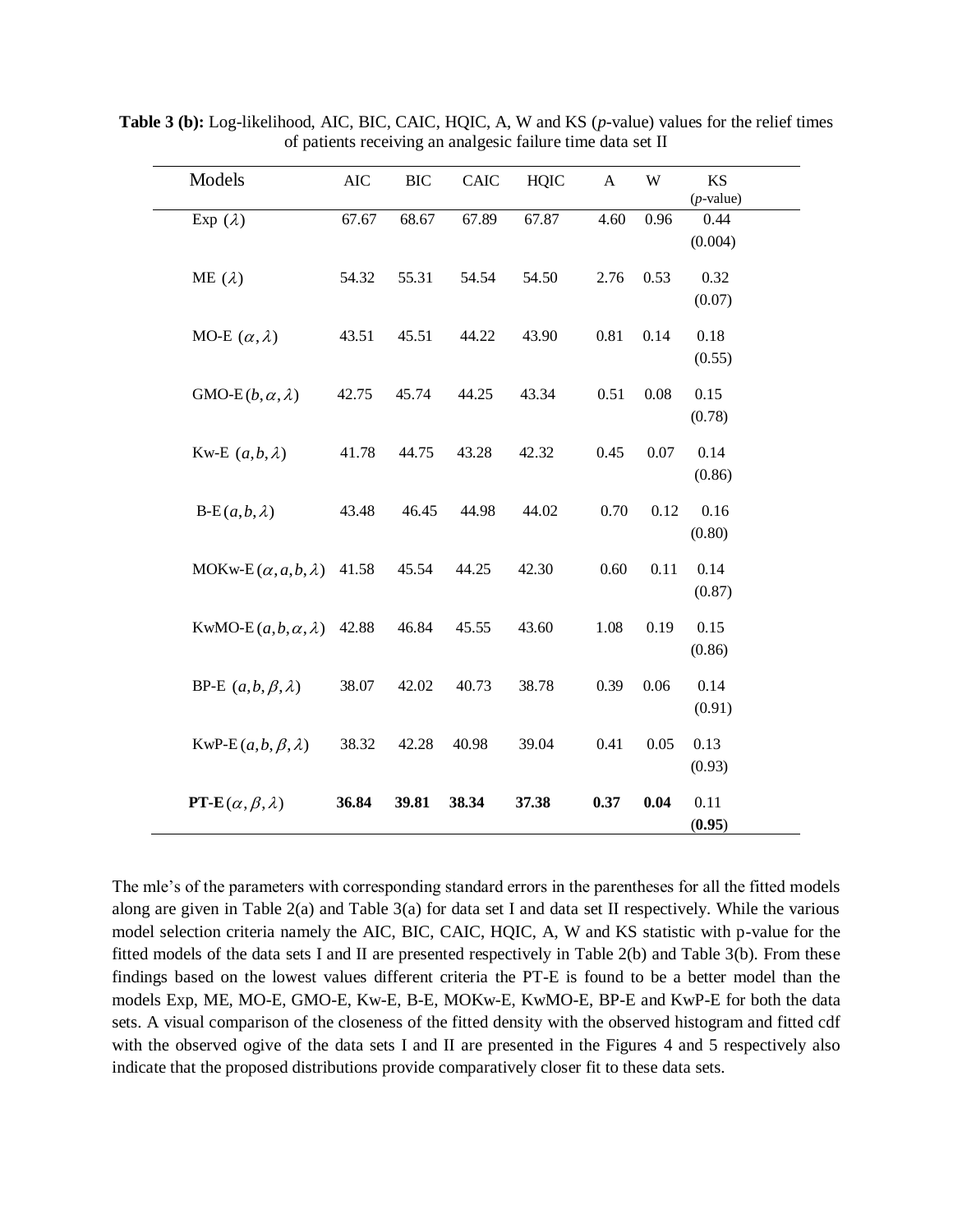### **6 Conclusion**

We present a new Poisson transmuted*-*G (PT-G) family of distributions, which extends the transmuted family by adding one extra shape parameter. Many well-known distributions emerge as special cases of the PT-G family by using special parameter values. The mathematical properties of the new family including explicit expansions for the moments generating function, order statistics, Probability weighted moments, stress-strength reliability, residual life, reversed residual life, Rényi entropy and mean deviation are provided. The model parameters are estimated by the maximum likelihood method. It is shown, by means of two real data sets that special cases of the PT-G family can give better fits than other models generated by well-known families.

### **References**

- 1. Aarset MV (1987) How to identify a bathtub hazard rate. IEEE Transactions on Reliability 36: 106-108.
- 2. Abouelmagd THM, Hamed MS, Ebraheim AN (2017) The Poisson-G family of distributions with applications. Pak.j.stat.oper.res. XIII: 313-326.
- 3. Alzaatreh A, Lee C, Famoye F (2013) A new method for generating families of continuous distributions. Metron. 71: 63-79.
- 4. Alizadeh M, Tahir MH, Cordeiro GM, Zubai M, Hamedani GG (2015) The Kumaraswamy Marshal-Olkin family of distributions. Journal of the Egyptian Mathematical Society, 23: 546-557.
- 5. Bjerkedal T (1960) Acquisition of resistance in Guinea pigs infected with different doses of virulent tubercle bacilli. American Journal of Hygiene 72: 130-148.
- 6. Chakraborty S, Handique L (2017) The generalized Marshall-Olkin-Kumaraswamy-G family of distributions. Journal of Data Science 15: 391-422.
- 7. Chakraborty S, Handique L (2018) Properties and data modelling applications of the Kumaraswamy generalized Marshall-Olkin-G family of distributions. Journal of Data Science 16: 605-620.
- 8. Chakraborty S, Handique L, Jamal F (2020) The Kumaraswamy Poisson-G family of distribution: its properties and applications. Annals of Data Science (published online).
- 9. Chakraborty S, Handique L, Ali MM (2018) A new family which integrates beta Marshall-Olkin-G and Marshall-Olkin-Kumaraswamy-G families of distributions. Journal of Probability and Statistical Science 16: 81-101.
- 10. Cordeiro GM, De Castro M (2011) A new family of generalized distributions. J. Stat. Comput. Simul. 81: 883- 893.
- 11. Eugene N, Lee C, Famoye F (2002) Beta-normal distribution and its applications. Commun Statist Theor Meth, 31: 497-512.
- 12. Gokarna RA, Sher BC, Hongwei L, Alfred AA (2018) On the Beta-G Poisson family. Annals of Data Science. [https://doi.org/10.1007/s40745-018-0176-x.](https://doi.org/10.1007/s40745-018-0176-x)
- 13. Gokarna RA, Haitham MY (2017) The exponentiated generalized-G Poisson family of distributions. Stochastics and Quality Control 32:7-23.
- 14. Greenwood JA, Landwehr JM, Matalas NC, Wallis JR (1979) Probability weighted moments: definition and relation to parameters of several distributions expressible in inverse form. Water Resour Res*,* 15**:** 1049-1054.
- 15. Gradshteyn, I.S., Ryzhik, I.M., (2007) Tables of Integrals, Series, and Products, AcademicPress, New York.